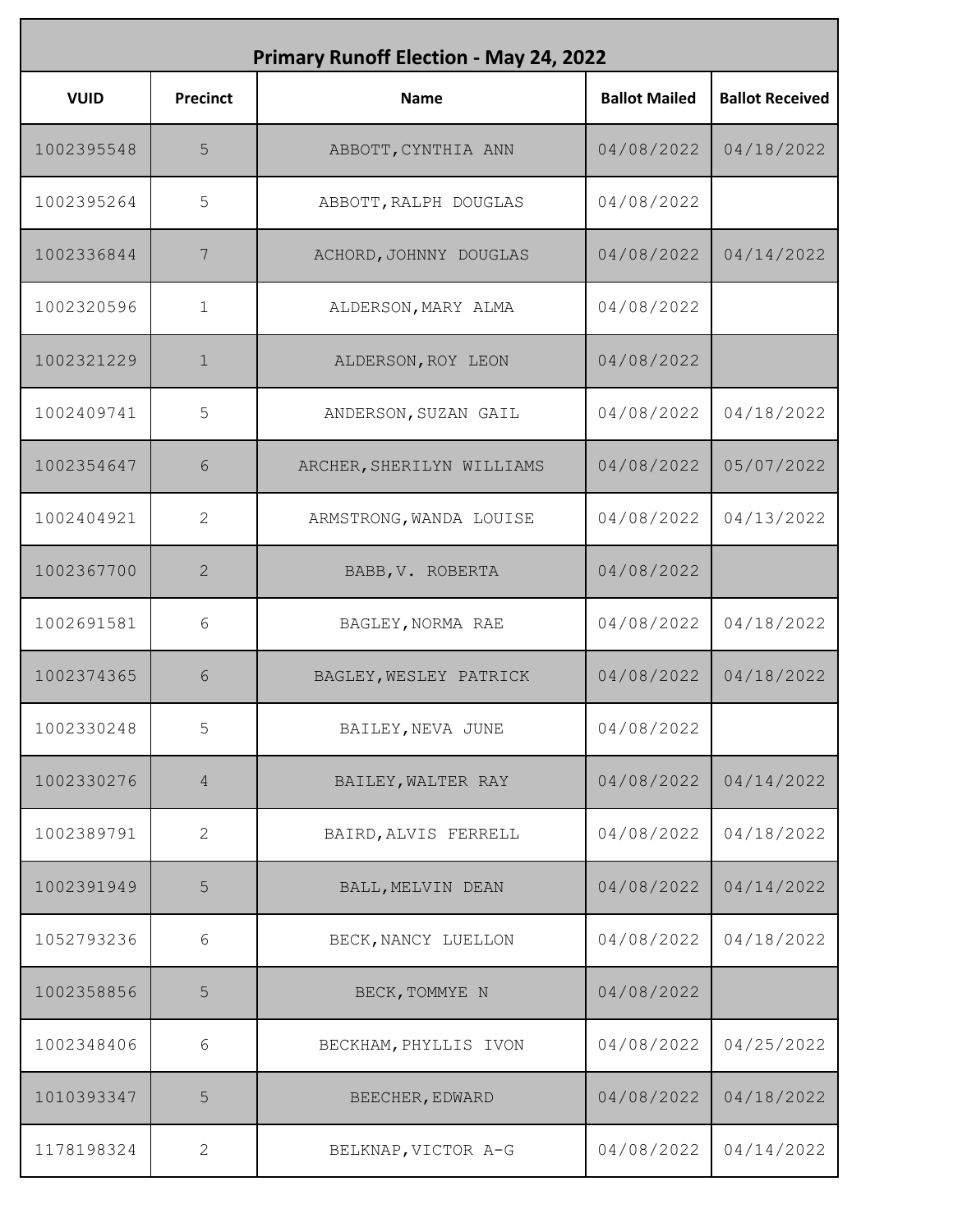| 1002405193 | 5            | BIGHAM, KATRINA M           | 04/08/2022 |            |
|------------|--------------|-----------------------------|------------|------------|
| 1002405206 | 5            | BIGHAM, ROBERT RAY          | 04/08/2022 |            |
| 1002380132 | 7            | BLACKSTOCK SR, BISMARK CLAY | 04/08/2022 | 04/27/2022 |
| 1060002112 | 6            | BOLING, MARGARET L          | 04/08/2022 | 04/21/2022 |
| 1002405350 | 2            | BOWMAN, ROLANDA STUBBS      | 04/08/2022 | 04/25/2022 |
| 1074789002 | 7            | BRAY, DEBRA LYNN            | 04/08/2022 | 05/16/2022 |
| 1002372268 | 7            | BRAY, THELMA                | 04/08/2022 | 05/16/2022 |
| 1002372186 | 6            | BRIDEN, NORMA ANN           | 04/08/2022 |            |
| 1002338552 | 6            | BROCK, SHARON JANANA        | 04/08/2022 | 04/25/2022 |
| 1002367792 | 2            | BROWN, JAMES THOMAS         | 04/08/2022 | 04/14/2022 |
| 1002380465 | 5            | BROWN, LENA MARIE           | 04/08/2022 | 04/21/2022 |
| 1002372299 | 7            | BRUCE, DOREEN FORDE         | 04/08/2022 | 04/26/2022 |
| 1143681385 | 4            | BURNS, CAROLYN SUE          | 04/08/2022 |            |
| 1002319656 | $\mathbf 1$  | CALLAWAY, EDNA FAYE         | 04/08/2022 | 04/25/2022 |
| 1024029483 | 6            | CARTER, JANICE FAYE         | 04/08/2022 | 04/12/2022 |
| 1024029496 | 6            | CARTER, RAYMOND NEEL        | 04/08/2022 | 04/12/2022 |
| 1002736480 | 6            | CATOR, ELIZABETH MOORE      | 04/08/2022 |            |
| 1002384693 | $\mathbf{2}$ | CLARK, JIMMIE               | 04/08/2022 | 05/13/2022 |
| 1163628738 | 6            | CLARK, JOHNNIE RAY          | 04/08/2022 | 04/25/2022 |
| 1002384798 | $\mathbf{2}$ | CLARK, MELVIN KENT          | 04/08/2022 | 04/14/2022 |
| 1163649469 | 6            | CLARK, TERESA JAN           | 04/08/2022 | 04/25/2022 |
| 1009182012 | 4            | COLE III, THOMAS JEFFERSON  | 04/08/2022 |            |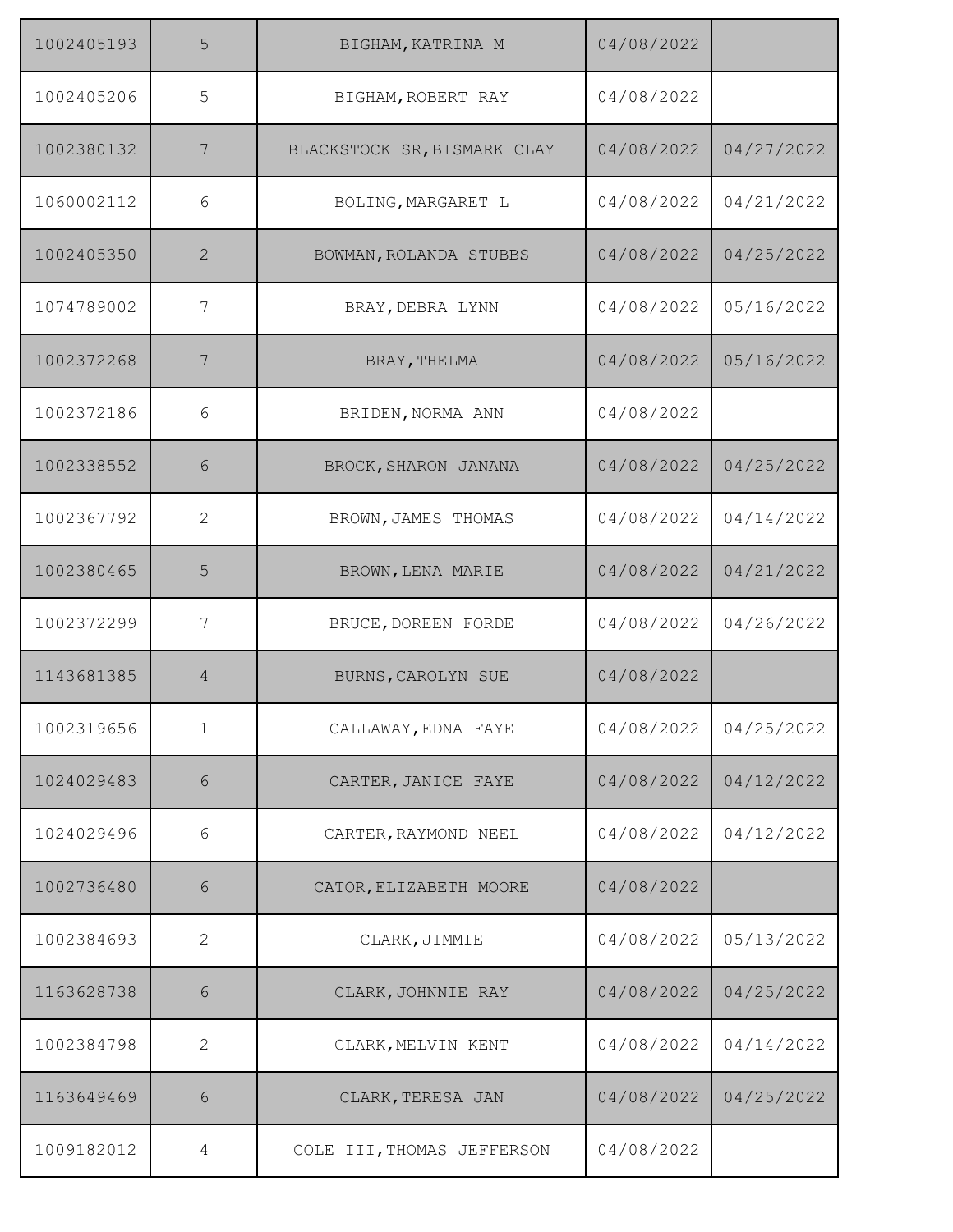| 1000029960 | 6            | COLE, MARGUERITE MOBLEY  | 04/08/2022 |            |
|------------|--------------|--------------------------|------------|------------|
| 1060193957 | 4            | COLE, SHARLOTTIE FAY     | 04/08/2022 |            |
| 1011875313 | 5            | COX, WENDELL JERRY       | 04/08/2022 |            |
| 1011454724 | 7            | CRAWFORD, DAVID WAYNE    | 04/08/2022 |            |
| 1142654913 | 6            | CRIM, SARAH ELIZABETH    | 04/08/2022 |            |
| 1002357137 | 6            | CROSS, PATRICIA          | 04/08/2022 |            |
| 1002385399 | 2            | CROSSMAN, GABE WELLS     | 04/08/2022 | 04/18/2022 |
| 1002385381 | $\mathbf{2}$ | CROSSMAN, JIMMA          | 04/08/2022 | 04/18/2022 |
| 1022669167 | 6            | CUMMINS, WILLIAM FRANCIS | 04/08/2022 | 04/18/2022 |
| 1002399705 | 5            | DANCY, MARY SHELLENE     | 04/08/2022 | 04/14/2022 |
| 1002379031 | 7            | DAVIS, LAHOMA            | 04/08/2022 |            |
| 1002355533 | 6            | DAVIS, NORMA J           | 04/08/2022 | 04/26/2022 |
| 1027925885 | 7            | DEAN, CYNTHIA JUNE       | 04/08/2022 | 04/14/2022 |
| 1027925892 | 7            | DEAN, JOHN A             | 04/08/2022 | 04/21/2022 |
| 1002410899 | 5            | DENHAM, DONALD WILLIS    | 04/08/2022 | 04/12/2022 |
| 1002410085 | 5            | DENHAM, PATSY RAE        | 04/08/2022 | 04/12/2022 |
| 1002326799 | 7            | DOAN, MAXEY RAY          | 04/08/2022 | 5/23/2022  |
| 1002373195 | 7            | DRIVER, CHRISTEEN        | 04/08/2022 |            |
| 1147435321 | 5            | DUNN, MADALINE JANE      | 04/08/2022 |            |
| 2124348693 | 6            | ELKINS, JEAN STONE       | 04/08/2022 | 04/14/2022 |
| 2121870522 | 7            | ELKINS, MARCUS DEAN      | 04/08/2022 | 04/21/2022 |
| 1146589076 | 6            | ELLIFF, NORMA PERIMON    | 04/08/2022 | 04/12/2022 |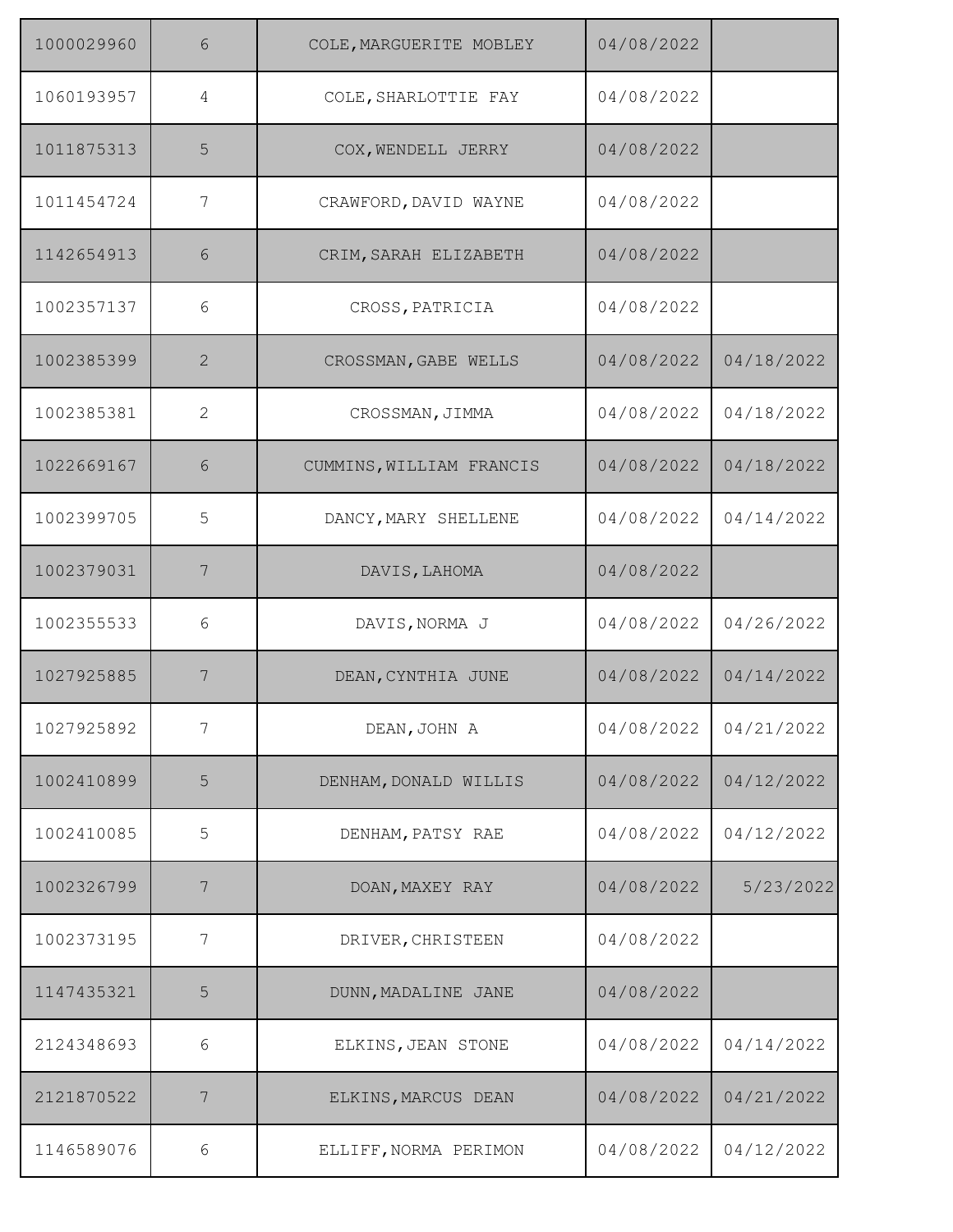| 1008664833 | 5            | ELLIOTT, RONALD DEAN      | 04/08/2022 |            |
|------------|--------------|---------------------------|------------|------------|
| 1002403372 | 5            | EMMONS, MINNIE RUTH       | 04/08/2022 |            |
| 1021892568 | 2            | ESLICK, WANDA RUTH        | 04/08/2022 | 05/06/2022 |
| 1002355567 | 6            | EVANS, CAYSON EDDIE       | 04/08/2022 | 04/12/2022 |
| 1002689275 | 6            | EVANS, MARY ELLEN         | 04/08/2022 | 04/12/2022 |
| 2123288627 | 6            | FIRTH, LANELL             | 04/08/2022 | 05/09/2022 |
| 1002392372 | 5            | FLETCHER, LINDA KAY       | 04/08/2022 | 04/25/2022 |
| 1002392386 | 5            | FLETCHER, ROBERT ELSWORTH | 04/08/2022 | 04/25/2022 |
| 1002338575 | 7            | FLY, WYVONNE J            | 04/08/2022 | 5/18/2022  |
| 1002323145 | 2            | FULTON, CONNIE BETH       | 04/08/2022 | 04/21/2022 |
| 1002333813 | 4            | GALLEY, BRENDA S          | 04/08/2022 | 05/05/2022 |
| 1002333656 | 4            | GALLEY, LESTER EUGENE     | 04/08/2022 | 05/05/2022 |
| 1002344113 | 6            | GARDNER, KAREN LOUISE     | 04/08/2022 | 04/21/2022 |
| 1020440798 | 5            | GARVIN, DANNY MILES       | 04/08/2022 | 04/18/2022 |
| 1152318441 | 5            | GARVIN, REBECCA           | 04/08/2022 | 04/18/2022 |
| 1002394612 | 6            | GILES, JANET LANELLE      | 04/08/2022 | 04/25/2022 |
| 1002394608 | 6            | GILES, STEVEN RICHARD     | 04/08/2022 | 04/25/2022 |
| 1002349415 | 6            | GIST, SHIRLEY ANN         | 04/08/2022 |            |
| 1003600130 | 5            | GLOVER, MAURINE           | 04/08/2022 | 04/14/2022 |
| 1002409578 | 5            | GOING, BRYAN FRANK        | 04/08/2022 | 04/14/2022 |
| 2149826919 | 5            | GOING, LINDA JOYCE        | 04/08/2022 | 04/14/2022 |
| 1002387021 | $\mathbf{2}$ | GRAVES, CYNTHIA SUE       | 04/08/2022 | 04/18/2022 |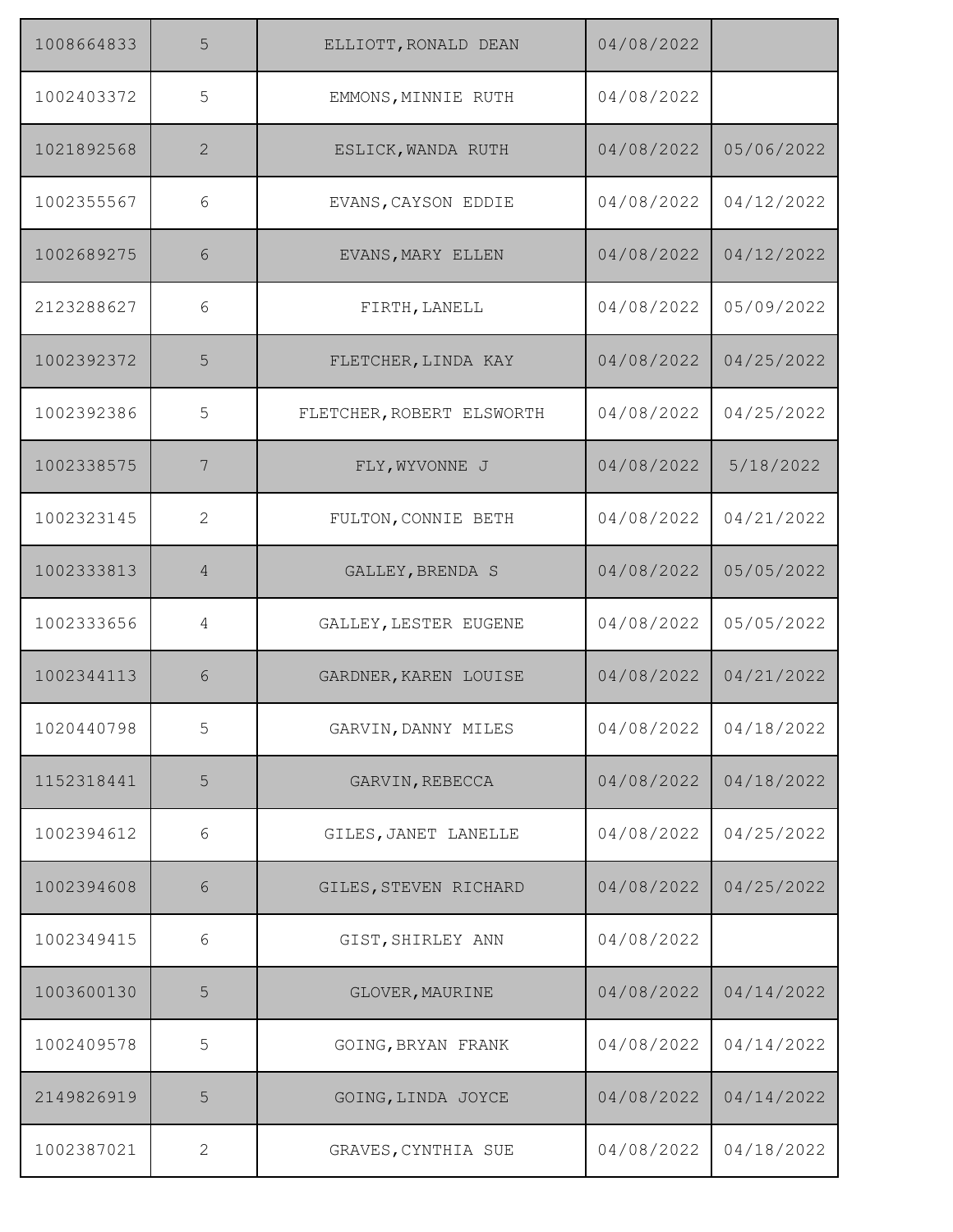| 1049178225 | 7               | GRAY, EVERETT LEON     | 04/08/2022 | 05/05/2022 |
|------------|-----------------|------------------------|------------|------------|
| 1078098907 | 5               | GRAY, VALERIE MORAN    | 04/08/2022 |            |
| 1002380735 | 7               | GREEN, MARY DEE        | 04/08/2022 |            |
| 1002328664 | 3               | HAIDUK, HARRY PAUL     | 04/08/2022 | 04/26/2022 |
| 2144697939 | $\overline{4}$  | HALEY, MARY KATHERINE  | 04/08/2022 |            |
| 1195482863 | 4               | HALEY, ROBERT WEST     | 04/08/2022 | 05/02/2022 |
| 1219527832 | 4               | HALEY, THOMAS SHALLER  | 04/08/2022 | 05/02/2022 |
| 1002413641 | 5               | HALL, JANET SUE        | 04/08/2022 |            |
| 1002413656 | 5               | HALL, JOE BILL         | 04/08/2022 |            |
| 1002366281 | $\mathbf{2}$    | HALL, PEGGY M          | 04/08/2022 | 04/28/2022 |
| 1002368799 | 6               | HAMMER, BILLY DON      | 04/08/2022 | 04/26/2022 |
| 1002367168 | 6               | HAMMER, KATHERINE      | 04/08/2022 | 04/26/2022 |
| 1002344215 | 5               | HARMON, ALJEAN TANNER  | 04/08/2022 |            |
| 1013550502 | 4               | HARRIS, ALICE RYAN     | 04/08/2022 | 5/19/2022  |
| 2125793982 | 4               | HARRIS, CHARLES RAY    | 04/08/2022 | 5/19/2022  |
| 1001656779 | 5               | HARRISON, CORA SUE     | 04/08/2022 | 04/14/2022 |
| 1007032620 | 5               | HEAD, BARBARA THOMPSON | 04/08/2022 |            |
| 1009020089 | 5               | HEAD, DANNY ROYCE      | 04/08/2022 |            |
| 2155232335 | $7\phantom{.0}$ | HELTON, MICAH STEWART  | 04/08/2022 |            |
| 1002373391 | 7               | HENDRICKS, JULIA MAE   | 04/08/2022 |            |
| 1002385334 | $\mathbf{2}$    | HENLEY, MILDRED LOUISE | 04/08/2022 | 04/14/2022 |
| 1002367229 | $\mathbf{2}$    | HENSLEY, ELTHA ALICE   | 04/08/2022 |            |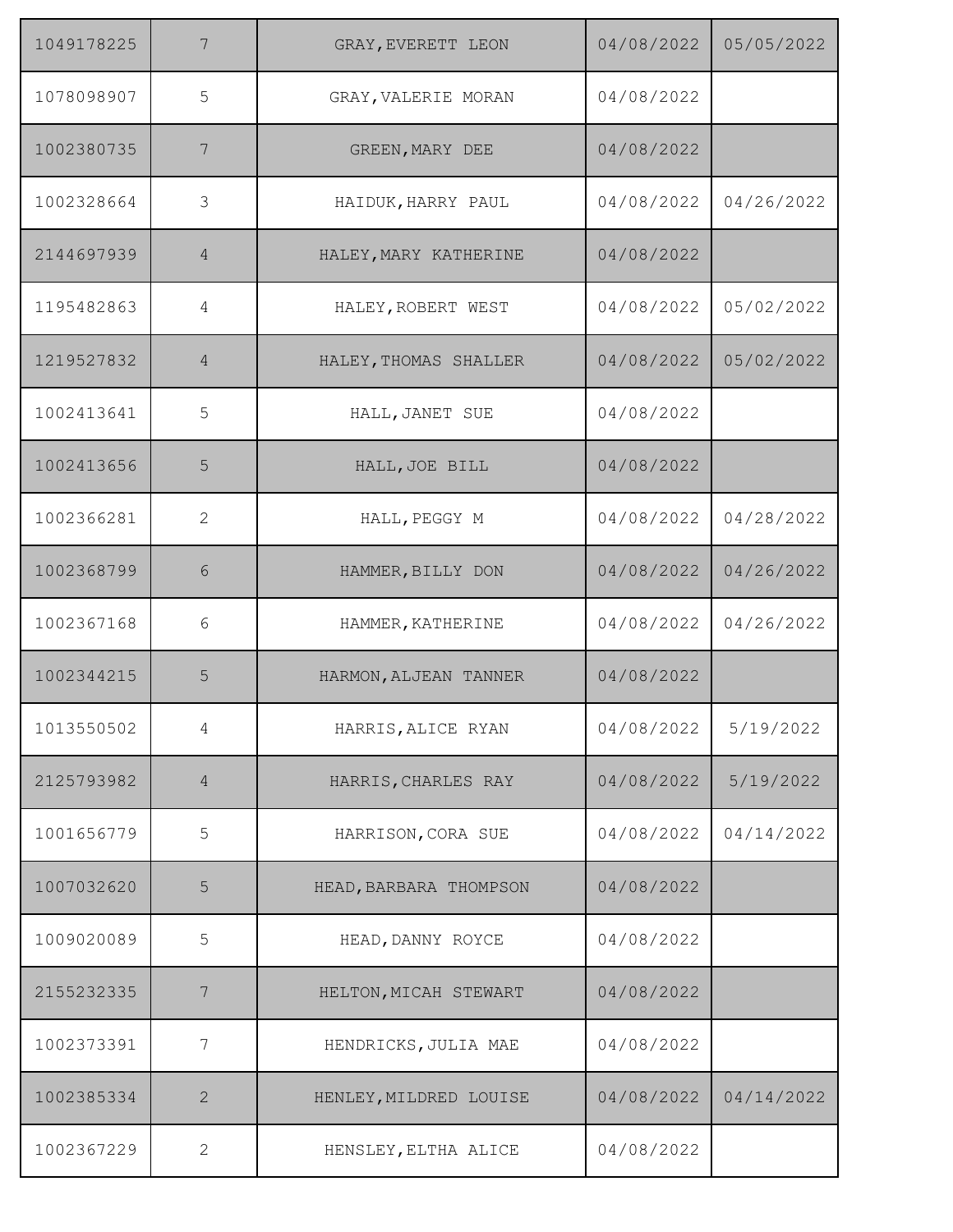| 1002367238 | 2            | HENSLEY, MARVIN DEAN    | 04/08/2022 |            |
|------------|--------------|-------------------------|------------|------------|
| 1002402671 | 5            | HENSON, JAMES W         | 04/08/2022 |            |
| 1002402685 | 5            | HENSON, SANDRA K        | 04/08/2022 |            |
| 1002691926 | 2            | HESS, RONALD G          | 04/08/2022 | 04/25/2022 |
| 1002373336 | 6            | HILL, EDITH L           | 04/08/2022 | 04/14/2022 |
| 1002385587 | $\mathbf{2}$ | HOLMES, LARRY NEAL      | 04/08/2022 |            |
| 1002385573 | 2            | HOLMES, TENA DARLENE    | 04/08/2022 |            |
| 1002392695 | 5            | HOLT, KENNETH DARNELL   | 04/08/2022 | 04/18/2022 |
| 1002343085 | 6            | HOOD, CHARLENE          | 04/08/2022 |            |
| 1002402914 | 5            | HOOVER, DANNIE JACK     | 04/08/2022 | 04/14/2022 |
| 1002402922 | 5            | HOOVER, MARY ANGELINE   | 04/08/2022 | 04/14/2022 |
| 1002384981 | 2            | HORNE, M W              | 04/08/2022 |            |
| 1218180276 | $\mathbf{2}$ | HORNE, MARILYN KAY      | 04/08/2022 |            |
| 1002357331 | 6            | HOWELL, RONALD J        | 04/08/2022 | 04/14/2022 |
| 1002357349 | 6            | HOWELL, SANDRA E        | 04/08/2022 | 04/14/2022 |
| 1153972319 | 5            | HUGHES, BELINDA LOVEN   | 04/08/2022 | 04/14/2022 |
| 1150295326 | 5            | HUGHES, BRENT TOD       | 04/08/2022 | 04/14/2022 |
| 1142509886 | 7            | HUGHES, MERDELLA NADINE | 04/08/2022 |            |
| 1002392742 | 5            | HUNT, BRAD              | 04/08/2022 |            |
| 1002392757 | 5            | HUNT, MARY JOYCE        | 04/08/2022 |            |
| 1002373294 | 5            | HUTCHINGS, TROY L       | 04/08/2022 | 05/07/2022 |
| 1002385600 | $\mathbf{2}$ | HUTCHINSON, ALICE       | 04/08/2022 | 04/26/2022 |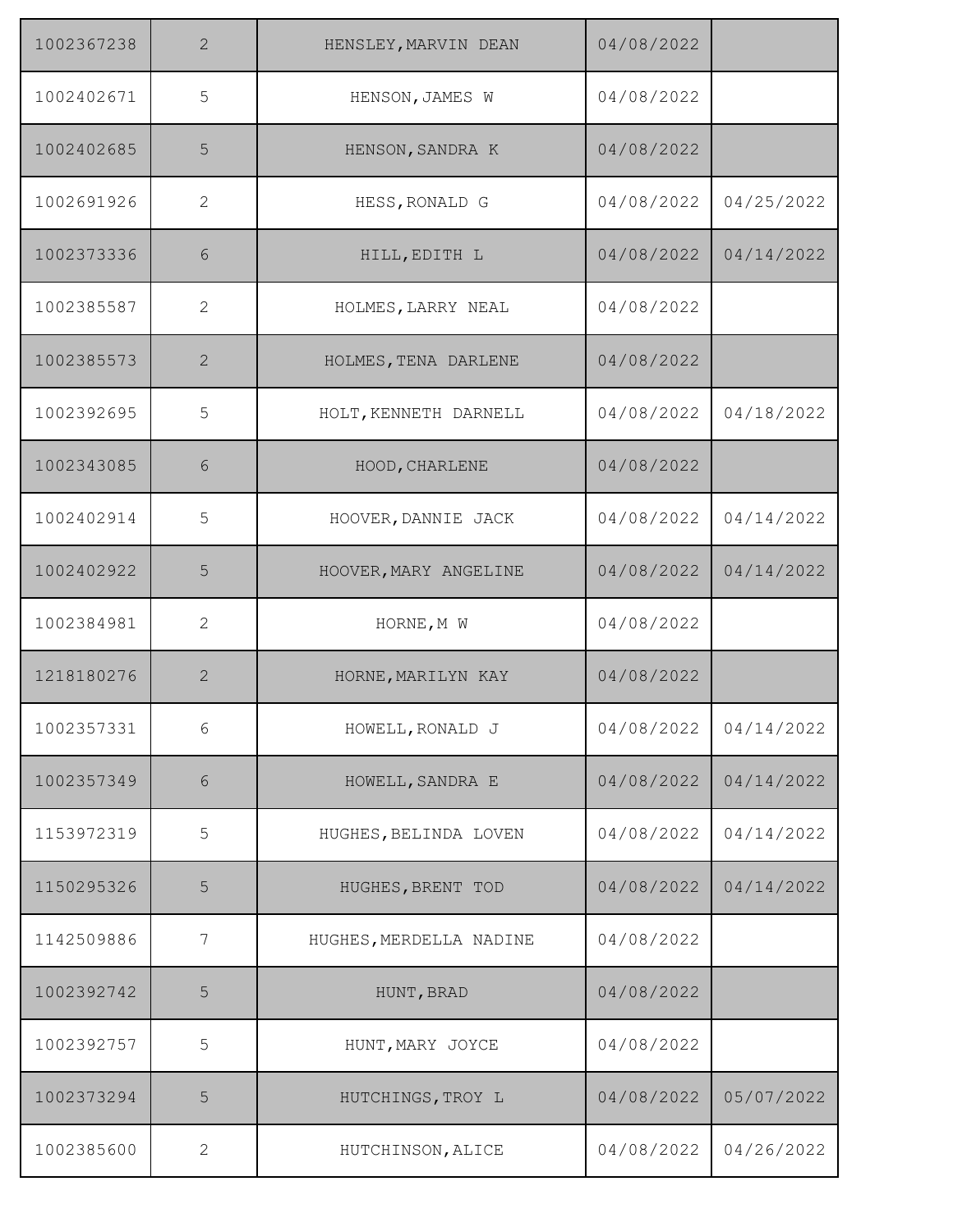| 1002383168 | 7              | HUTCHINSON, DEWEY R      | 04/08/2022 | 04/18/2022 |
|------------|----------------|--------------------------|------------|------------|
| 1002383201 | 7              | HUTCHINSON, SHIRLEY JEAN | 04/08/2022 | 04/18/2022 |
| 1020937408 | 2              | HYATT, LADAINA JEAN      | 04/08/2022 | 04/14/2022 |
| 1002323215 | $\overline{2}$ | INGRAM, MAVIS G          | 04/08/2022 | 04/14/2022 |
| 1002355871 | 6              | INMON, MARGARET SIMPSON  | 04/08/2022 |            |
| 1002372528 | 7              | JACKSON, SIDNEY FAYE     | 04/08/2022 | 04/18/2022 |
| 1009723225 | $\mathbf{2}$   | JAIME, ALICE MARIE       | 04/08/2022 | 05/07/2022 |
| 1002374042 | $\overline{2}$ | JEFFERS, PHYLLIS IRENE   | 04/08/2022 |            |
| 1002374057 | 2              | JEFFERS, ROBERT          | 04/08/2022 |            |
| 1023661485 | 7              | JINKS III, ROBERT TOLLIE | 04/08/2022 |            |
| 2179332345 | 5              | JOHNSON, ASHLEY DAWN     | 04/08/2022 | 04/26/2022 |
| 1002351459 | 5              | JOHNSON, CARL EARNEST    | 04/08/2022 |            |
| 2179332537 | 5              | JOHNSON, FLOYD DEAN      | 04/08/2022 | 04/26/2022 |
| 1002350573 | 5              | JOHNSON, LINDA MORRIS    | 04/08/2022 |            |
| 1002392761 | 5              | JONAS, DONALD CLYDE      | 04/08/2022 | 04/18/2022 |
| 1002392774 | 5              | JONAS, MARTHA            | 04/08/2022 | 04/18/2022 |
| 1002384831 | $\mathbf{2}$   | JONES, MYRTIS LAFRANCE   | 04/08/2022 | 5/19/2022  |
| 1021336768 | 6              | JUSTICE, ROBERT WAYNE    | 04/08/2022 |            |
| 1002321134 | $\mathbf 1$    | KEMPH, BETTY JO          | 04/08/2022 |            |
| 1002355918 | 6              | KIDWELL, BILLY D         | 04/08/2022 |            |
| 1002358054 | 6              | KIDWELL, DOUGLAS LEE     | 04/08/2022 |            |
| 1002357752 | 6              | KIDWELL, JUDY KAY        | 04/08/2022 | 04/21/2022 |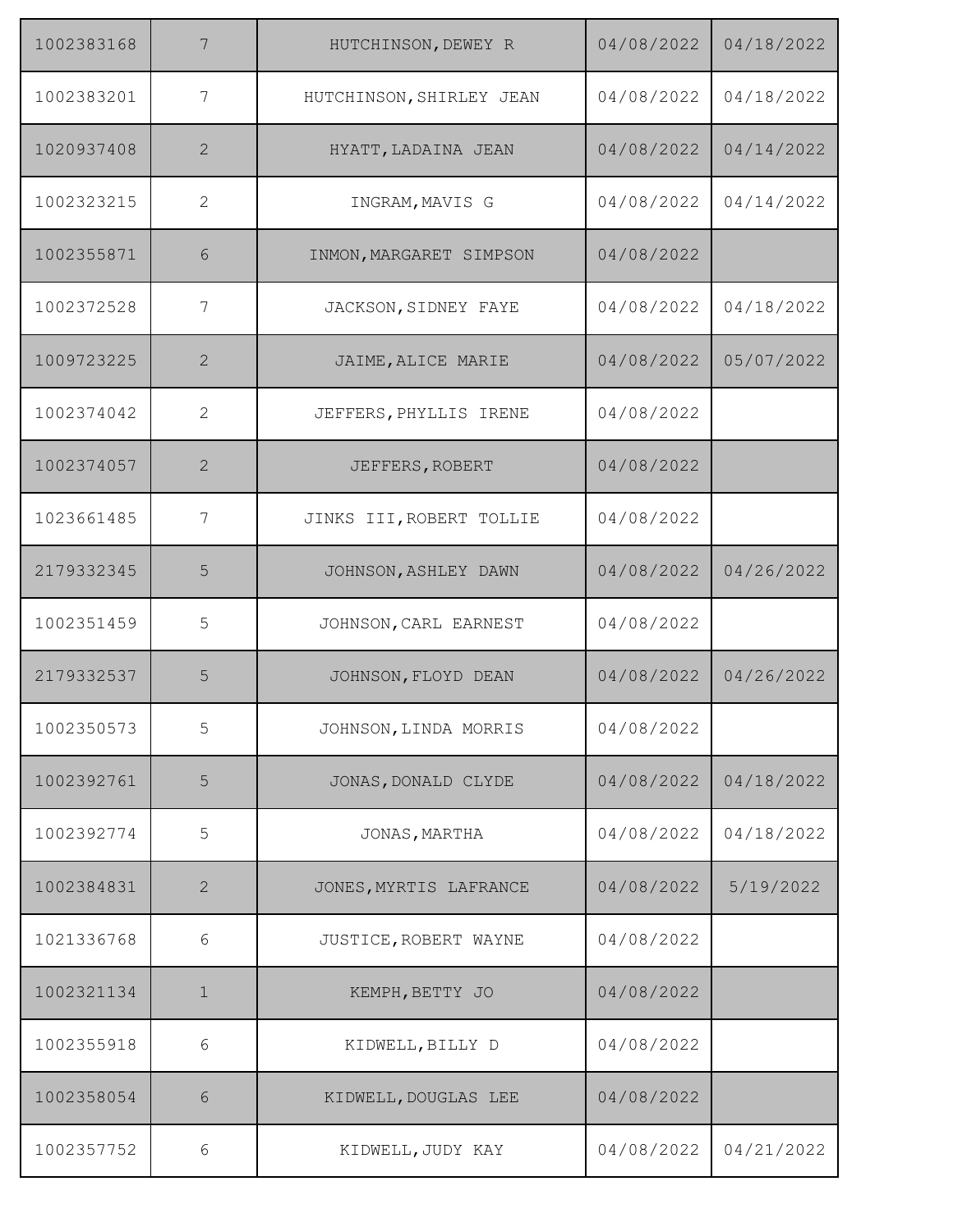| 1002355925 | 6              | KIDWELL, MARYLYN S        | 04/08/2022 |            |
|------------|----------------|---------------------------|------------|------------|
| 1010051344 | $\mathbf{2}$   | KING, DOROTHY LOUISE      | 04/28/2022 | 05/05/2022 |
| 1010051371 | $\overline{2}$ | KING, ROY LYNN            | 04/08/2022 | 04/28/2022 |
| 2129452091 | 2              | KNOTTS SR, THOMAS EUGENE  | 04/08/2022 |            |
| 2129451918 | 2              | KNOTTS, THERESA GALE      | 04/08/2022 |            |
| 1002401792 | 5              | LEE, ERNEST JAMES         | 04/08/2022 |            |
| 1002411778 | 5              | LEIBENSBERGER-WATSON, ANN | 04/08/2022 | 04/26/2022 |
| 1220254499 | 6              | LEWIS, CHERYL R           | 04/08/2022 | 5/25/2022  |
| 1002344611 | 6              | LEWIS, DALTON BRENTON     | 04/08/2022 |            |
| 1002343187 | 6              | LEWIS, JERRY DON          | 04/08/2022 | 04/20/2022 |
| 1146731164 | 6              | LEWIS, LINDA N            | 04/08/2022 | 04/21/2022 |
| 1002344624 | 6              | LEWIS, OMAJEAN GERALDINE  | 04/08/2022 |            |
| 1026736041 | 6              | LEWIS, SCOTT COLIN        | 04/08/2022 | 05/12/2022 |
| 1002367065 | 5              | LUSK, ANNE T              | 04/08/2022 | 04/18/2022 |
| 1002367077 | 5              | LUSK, GLYNN WARREN        | 04/08/2022 | 04/18/2022 |
| 1171866117 | $\mathbf{2}$   | LUTZ, BETTY JEAN          | 04/08/2022 | 04/18/2022 |
| 1002690839 | 6              | LYLE, FRANCES LOU         | 04/08/2022 |            |
| 1002392956 | 5              | MAGGARD, ALBERT CLIFFORD  | 04/08/2022 | 04/28/2022 |
| 1002689366 | 5              | MAGGARD, MARY NAOMI       | 04/08/2022 | 04/28/2022 |
| 1002335815 | 7              | MANESS, THERESA           | 04/08/2022 |            |
| 1019009992 | 7              | MARTIN, BRENDA LYNN       | 04/08/2022 | 04/14/2022 |
| 1019257262 | 5              | MARTIN, PEGGY J           | 04/08/2022 | 04/14/2022 |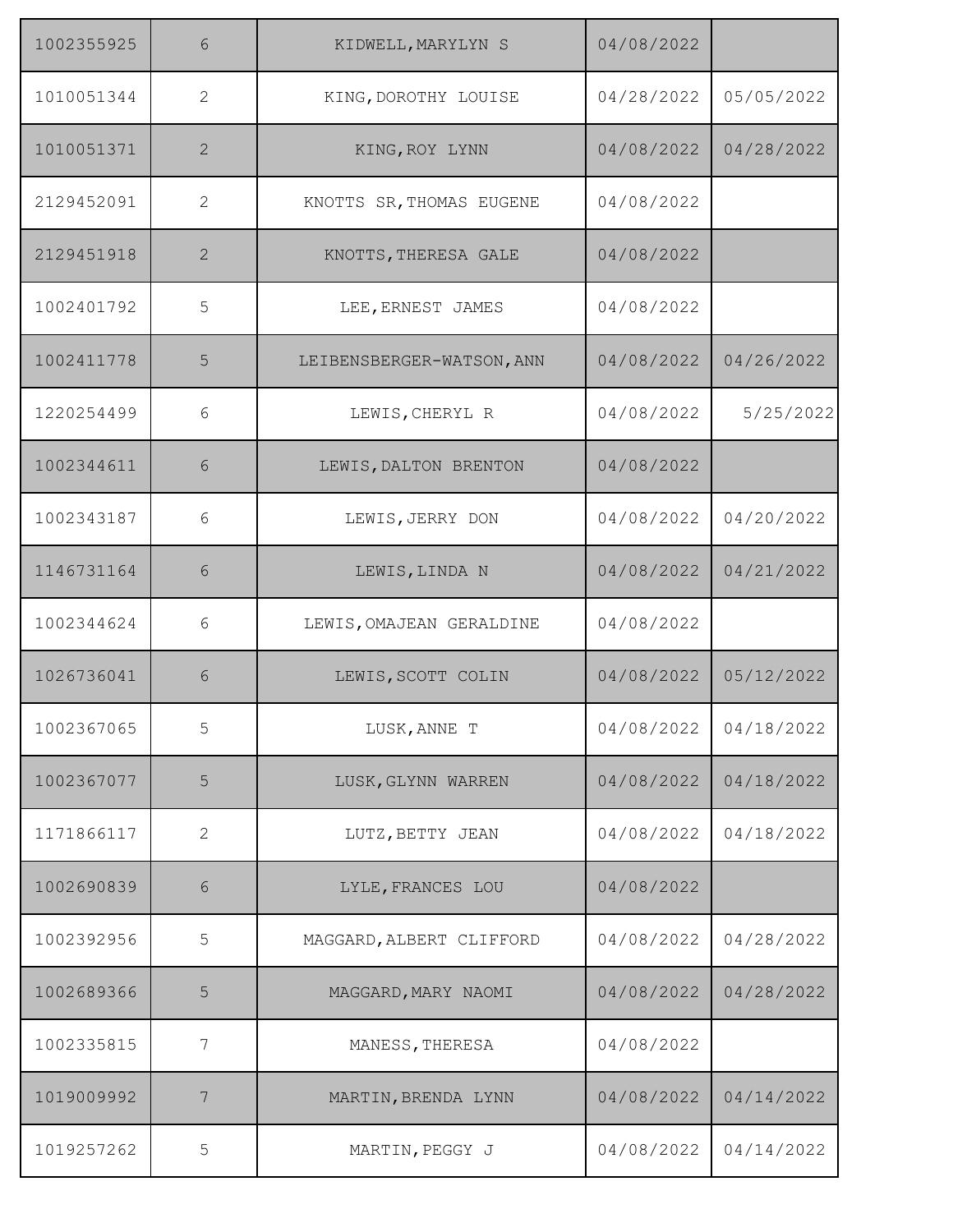| 1009151287 | $\overline{2}$ | MARTIN, SANDRA OWENS        | 04/08/2022 |            |
|------------|----------------|-----------------------------|------------|------------|
| 1002359102 | 6              | MARTINDALE, CLIFFORD MELVIN | 04/08/2022 | 04/14/2022 |
| 1002359118 | 6              | MARTINDALE, MOLLIE DORA     | 04/08/2022 | 04/14/2022 |
| 1002345030 | 6              | MARX, JOHNNIE MCCONNELL     | 04/08/2022 |            |
| 1002398940 | 6              | MATHIS, JOYCE L             | 04/08/2022 |            |
| 1002407758 | 5              | MAXWELL, BETTY SUE          | 04/08/2022 | 04/22/2022 |
| 1002405983 | 5              | MAXWELL, ELDON LEE          | 04/08/2022 |            |
| 1207599180 | 5              | MCCRAW, VIVIAN MURIEL       | 04/08/2022 | 05/13/2022 |
| 1002385784 | $\overline{2}$ | MCKAY, BETTY KOELL          | 04/08/2022 | 04/14/2022 |
| 1002362041 | 7              | MCKNIGHT, MARY HELENA       | 04/08/2022 | 04/14/2022 |
| 1002356198 | 6              | MCMINN, JAMES E             | 04/08/2022 |            |
| 1002691292 | 6              | MCMINN, JENNIE AGNES        | 04/08/2022 |            |
| 1220192593 | 5              | MEADOWS, CECIL DWAYNE       | 04/08/2022 |            |
| 1002335870 | 7              | MILLER, DOROTHY HELEN       | 04/08/2022 | 04/14/2022 |
| 1002335862 | 7              | MILLER, JOE DUANE           | 04/08/2022 | 04/14/2022 |
| 1002339500 | 7              | MILLER, KENNETH EUGENE      | 04/08/2022 | 04/14/2022 |
| 1011693403 | $\mathbf{2}$   | MILLS, GERTIE LAKE          | 04/08/2022 | 04/28/2022 |
| 1013396675 | 5              | MOHAN, SHANTA               | 04/08/2022 |            |
| 1002347500 | 5              | MOHAN, VIJAY                | 04/08/2022 |            |
| 1002374144 | 7              | MOORE, NADINE S             | 04/08/2022 | 04/28/2022 |
| 1148909272 | 6              | MULKEY JR, FREDDY JAY       | 04/08/2022 | 04/12/2022 |
| 1078518291 | 6              | MULKEY, VICKI LYNN          | 04/08/2022 | 04/12/2022 |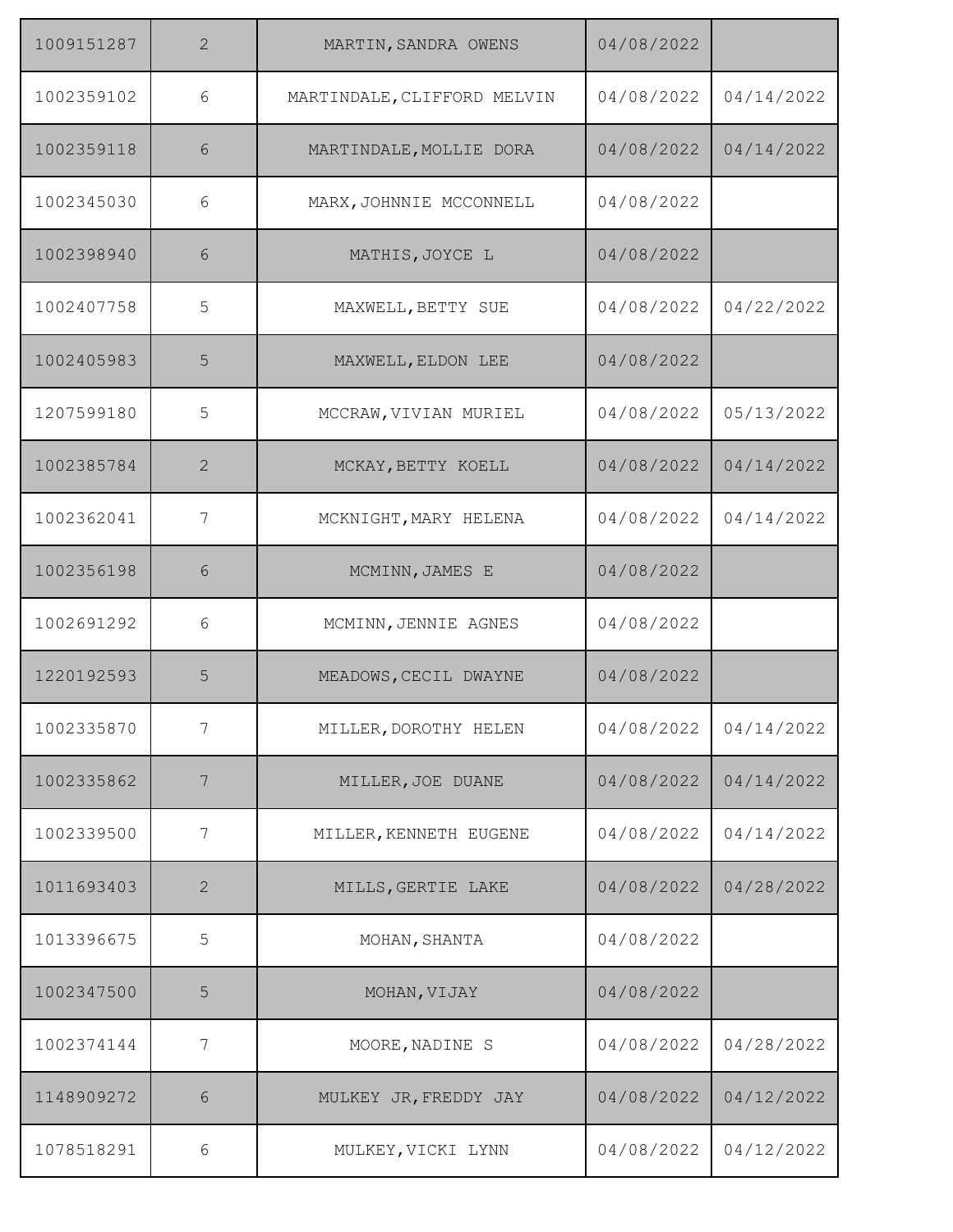| 1146448956 | 7              | MUNCRIEF, PEGGY JEAN      | 04/08/2022 | 04/18/2022 |
|------------|----------------|---------------------------|------------|------------|
| 1002336682 | 7              | MUSIC, FRANKIE JEAN       | 04/08/2022 | 04/14/2022 |
| 1002324071 | 2              | MYERS, KENNETH GENE       | 04/08/2022 | 04/25/2022 |
| 1002351471 | 6              | NABORS, LINDA GAIL        | 04/08/2022 | 04/22/2022 |
| 1145008455 | $\mathbf{2}$   | NEWSOME, JACK WAYNE       | 04/08/2022 |            |
| 1002849677 | 2              | NICHOLAS, LINDA REBER     | 04/08/2022 | 04/18/2022 |
| 1002323372 | $\mathbf{2}$   | NORTON, LARRY KEITH       | 04/08/2022 | 04/14/2022 |
| 1002323386 | 2              | NORTON, MATTIE K          | 04/08/2022 | 04/14/2022 |
| 1002347275 | 6              | OSBORNE, DAVID CHARLES    | 04/08/2022 |            |
| 1002406710 | 5              | OWEN, SANDRA LEE          | 04/08/2022 | 04/18/2022 |
| 1002382969 | 6              | PARKER, NOVIS PATZINE     | 04/08/2022 | 04/18/2022 |
| 1002394770 | 5              | PARNELL, AMY LEA          | 04/08/2022 | 04/18/2022 |
| 1002394789 | 5              | PARNELL, RICK R           | 04/08/2022 | 04/18/2022 |
| 1002350265 | 5              | PASSMORE, WANDA LEE       | 04/08/2022 | 04/14/2022 |
| 1002405690 | $\mathbf{2}$   | PATTON, BUDDY CHARLES     | 04/08/2022 | 04/14/2022 |
| 1013380926 | $\mathbf{2}$   | PATTON, LAUNA LOU         | 04/08/2022 |            |
| 2122204763 | $\mathbf{2}$   | PAULSON, RONNIE LYNN      | 04/08/2022 |            |
| 1002393161 | 5              | PEURIFOY, JESSIE JEANNINE | 04/08/2022 | 05/09/2022 |
| 1002334890 | $\overline{4}$ | PRESTON, LENORA GRIFFIN   | 04/08/2022 | 04/25/2022 |
| 1011927451 | 4              | PRESTON, ROBERT LEON      | 04/08/2022 | 04/25/2022 |
| 1002383802 | 5              | PRICE, KAREN LEANN        | 04/08/2022 | 04/18/2022 |
| 1014988186 | 5              | PRICE, MARTHA ANN         | 04/08/2022 | 05/02/2022 |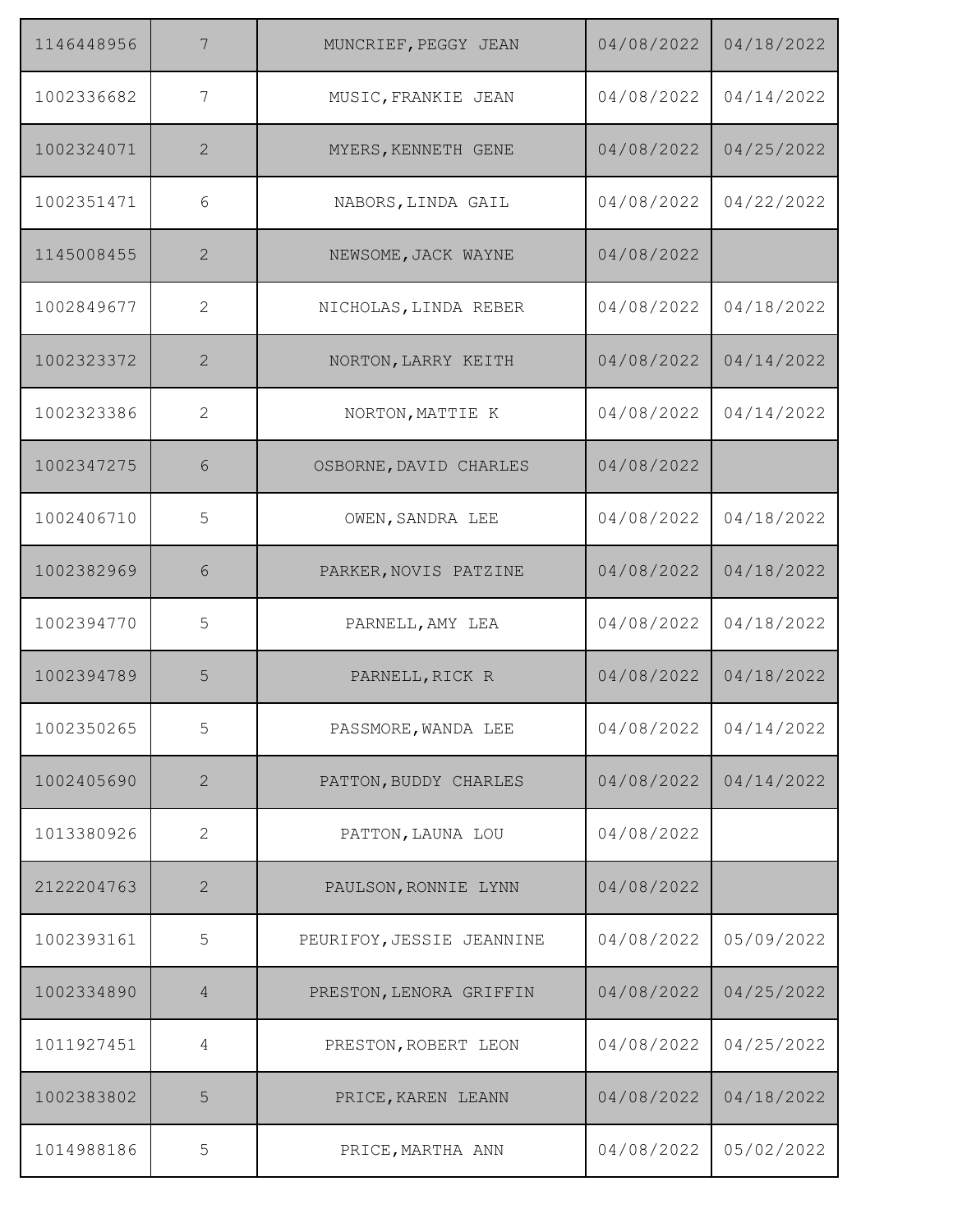| 1138871124 | 6              | PUENTES, TERESA ROCHA       | 04/08/2022 |            |
|------------|----------------|-----------------------------|------------|------------|
| 1002350443 | 6              | PURCELL, DAVID RONALD       | 04/08/2022 |            |
| 1177210002 | 6              | PURCELL, MYRTLE LOIS        | 04/08/2022 | 04/25/2022 |
| 1205369103 | 7              | QUILLIAN, JOAN MARIE        | 04/08/2022 |            |
| 1002385951 | $\mathbf{2}$   | RAINES, JERRY LYNN          | 04/08/2022 | 04/26/2022 |
| 1002385967 | $\mathbf{2}$   | RAINES, PRISCILLA JEAN      | 04/08/2022 | 04/25/2022 |
| 1002328209 | 6              | RAINEY, ELIZABETH           | 04/08/2022 | 04/14/2022 |
| 1026451421 | 6              | RANSOM, LACY WOODROW        | 04/08/2022 | 04/14/2022 |
| 1023665580 | 6              | RANSOM, VAUGHN CELUM        | 04/08/2022 | 04/14/2022 |
| 1023101026 | 2              | RATZLAFF, SUSAN STODDARD    | 04/08/2022 |            |
| 1002385979 | 2              | RAY, DONNIE G               | 04/08/2022 |            |
| 1002385980 | $\overline{2}$ | RAY, SHIRLEY ANN            | 04/08/2022 |            |
| 1002336987 | 7              | REAGAN, GERALDDEAN          | 04/08/2022 |            |
| 1002380197 | 7              | REED, WILLIE LEE            | 04/08/2022 |            |
| 1002320169 | $\mathbf 1$    | REEVES, KAREN CUMBERLEDGE   | 04/08/2022 | 04/14/2022 |
| 2167939083 | 7              | RICHARDSON HALL, BETTY JEAN | 04/08/2022 | 5/23/2022  |
| 1002411946 | 7              | RIDDLE, MARLENE VERNA       | 04/08/2022 |            |
| 1015568016 | 5              | RIGGS, RUTHIE LANELL        | 04/08/2022 |            |
| 1017538342 | 7              | RILEY JR, FREDRICK LEE      | 04/08/2022 | 04/12/2022 |
| 1017419347 | 7              | RILEY, KAREN LYNN           | 04/08/2022 | 04/12/2022 |
| 1042366104 | 5              | ROBISON, ALAN BRYCE         | 04/08/2022 | 5/23/2022  |
| 1055887100 | 5              | ROBISON, GAYE HANSEN        | 04/08/2022 | 5/23/2022  |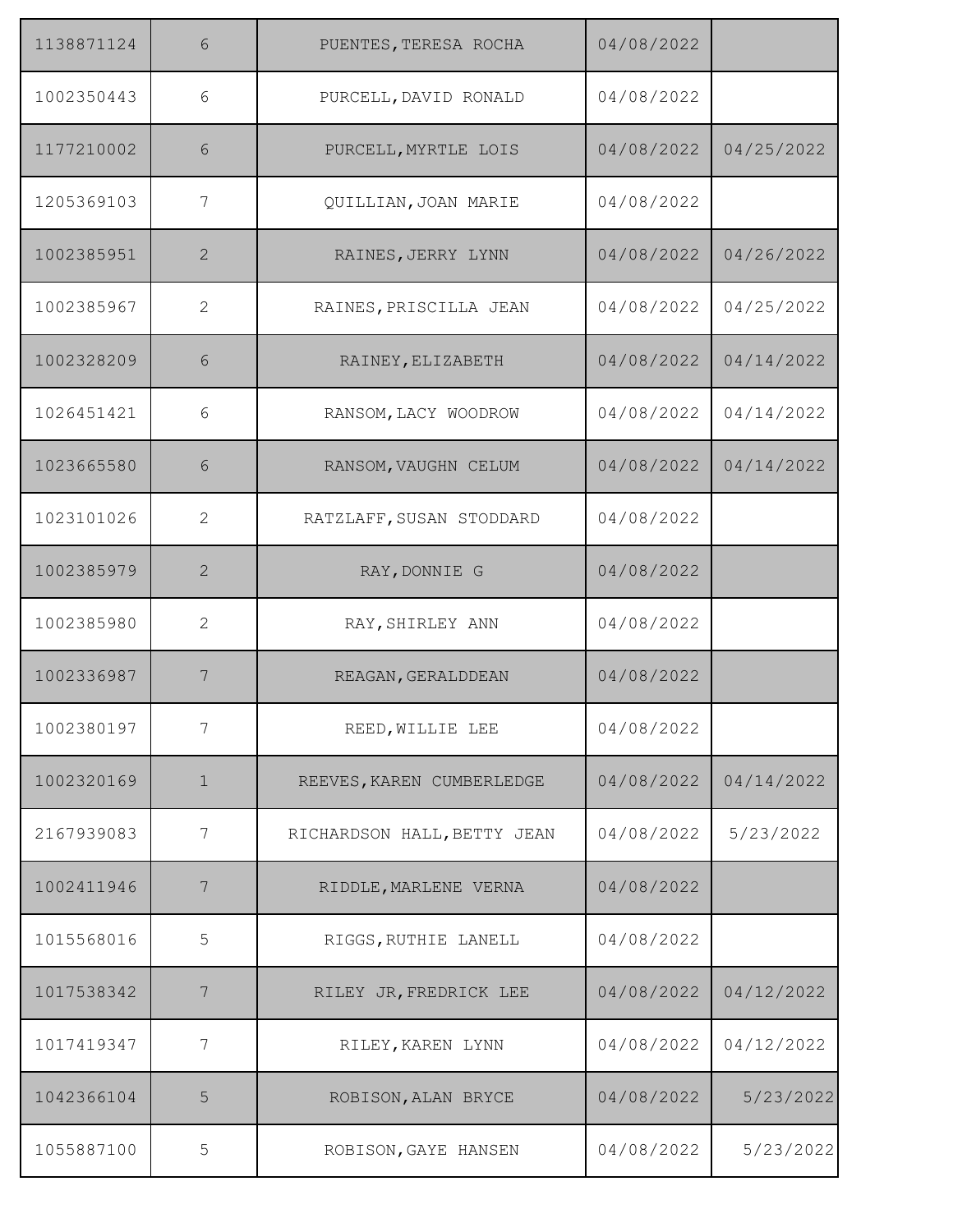| 1002408056 | 5            | ROCHELLE, EVA JO             | 04/08/2022 | 04/14/2022 |
|------------|--------------|------------------------------|------------|------------|
| 1002408060 | 5            | ROCHELLE, HARVEY KELLAND     | 04/08/2022 | 04/14/2022 |
| 1002408115 | 5            | ROGERS, MARJIE FAYE          | 04/08/2022 | 04/21/2022 |
| 2179349837 | 6            | ROTH, ALAN JOHN              | 04/08/2022 | 5/23/2022  |
| 2179349925 | 6            | ROTH, VERA ELLEN             | 04/08/2022 | 5/23/2022  |
| 1002393310 | 5            | ROYE, MARY L                 | 04/08/2022 |            |
| 2164987858 | 6            | SACKETT, MARILYN JANICE      | 04/08/2022 | 04/18/2022 |
| 1002345339 | 6            | SCARBROUGH, JEWETT EARL      | 04/08/2022 | 04/18/2022 |
| 1002748449 | 6            | SCHAEFER, WALTER RONALD      | 04/08/2022 | 04/28/2022 |
| 1002406845 | 5            | SCHUNEMAN, SANDRA            | 04/08/2022 | 04/18/2022 |
| 1002356432 | 6            | SEELY, WYNONA MAUD           | 04/08/2022 | 04/20/2022 |
| 1010843498 | 5            | SEITZ, DAVID W               | 04/08/2022 | 04/18/2022 |
| 1010843451 | 5            | SEITZ, MELBA BABB            | 04/08/2022 | 04/18/2022 |
| 1212460418 | $\mathbf{2}$ | SERSCH, LINDA DIANE          | 04/08/2022 | 04/14/2022 |
| 1002387370 | $\mathbf{2}$ | SHACKELFORD, JOHN SAMUEL     | 05/13/2022 | 5/23/2022  |
| 1002388366 | $\mathbf{2}$ | SHACKELFORD, JOWANNAH WYLENE | 05/13/2022 | 5/23/2022  |
| 1002395201 | 5            | SHAW, JACKIE DEAN            | 04/08/2022 | 04/14/2022 |
| 1002397211 | 5            | SHAW, MAMIE MARLENE          | 04/08/2022 | 04/14/2022 |
| 1002372690 | 7            | SKAGGS, GAYLENE ANN          | 04/08/2022 |            |
| 1002406976 | 5            | SKINNER, CORDELIA JANE       | 04/08/2022 |            |
| 1002339070 | 7            | SMITH, BRUCE MICHAEL         | 04/08/2022 | 04/18/2022 |
| 1043115176 | 7            | SMITH, DONNA J               | 04/08/2022 | 04/14/2022 |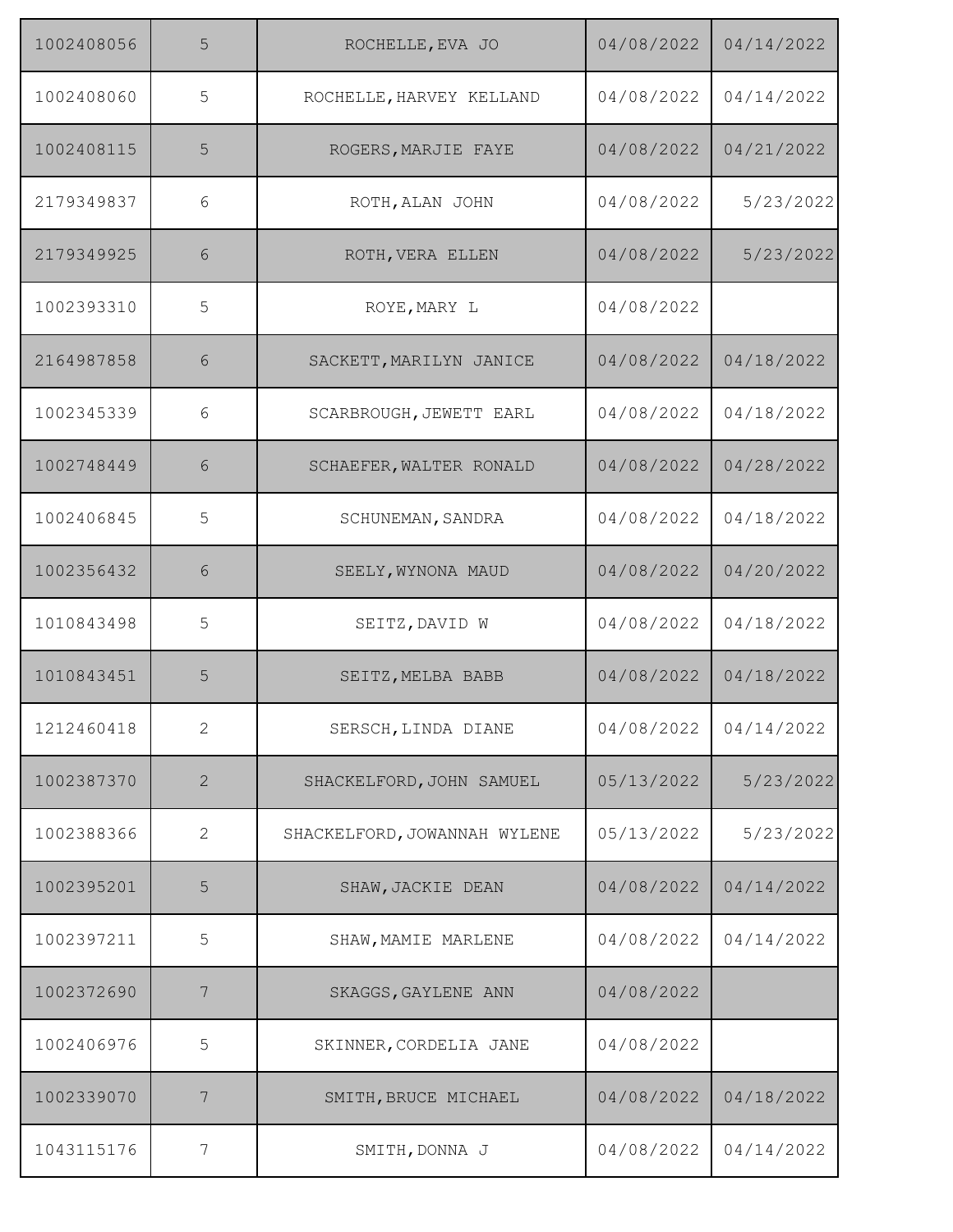| 1002345478 | 6              | SMITH, GEORGIA L         | 04/08/2022 | 04/28/2022 |
|------------|----------------|--------------------------|------------|------------|
| 2169615579 | 5              | SMITH, JUDITH ANN        | 04/08/2022 | 04/14/2022 |
| 1002386160 | 5              | SMITH, MARY HELEN        | 04/08/2022 | 04/14/2022 |
| 1129830223 | 5              | SMITH, PENELL LOU        | 04/08/2022 | 04/21/2022 |
| 2167347812 | 5              | SMITH, PHILIP CHARLES    | 04/08/2022 |            |
| 1002337999 | 7              | SON, KAREN SUE           | 04/08/2022 |            |
| 1002372730 | 7              | STEPHENS, GLORIA SUE     | 04/26/2022 | 05/03/2022 |
| 1002409940 | 5              | STOUT, JANE ANN          | 04/08/2022 | 04/14/2022 |
| 1002407244 | 5              | STOVALL, BETTY JEAN      | 04/08/2022 |            |
| 1002394599 | 6              | STRATE, JANICE SUE       | 04/08/2022 | 04/25/2022 |
| 1002408999 | 5              | SUBLETT, SHARI SUE       | 04/08/2022 | 04/21/2022 |
| 1002408746 | 5              | SUBLETT, WILLIAM MICHAEL | 04/08/2022 | 04/21/2022 |
| 1013528143 | $\overline{2}$ | TAYLOR, JANET ELIZABETH  | 04/08/2022 |            |
| 1002345631 | 6              | TAYLOR, JUDY M           | 04/08/2022 | 04/14/2022 |
| 1013528158 | $\mathbf{2}$   | TAYLOR, LARRY JOE        | 04/08/2022 |            |
| 1014102281 | $\mathbf{2}$   | TENNISON, LORIA DEAN     | 04/08/2022 | 04/18/2022 |
| 1015836224 | 5              | TERRELL, JOAN CHANCE     | 04/08/2022 | 04/14/2022 |
| 1002410379 | 2              | TIEDT, MARTHA LAVERNE    | 04/08/2022 | 04/21/2022 |
| 1002410367 | $\overline{2}$ | TIEDT, ROGER PAUL        | 04/08/2022 | 04/21/2022 |
| 1002347332 | 6              | TRAMMELL, JOY CECELIA    | 04/08/2022 | 04/22/2022 |
| 1173856398 | 6              | TRAVIS, GUYION EARL      | 04/08/2022 | 05/02/2022 |
| 1002356736 | 6              | TRUSTY, CLYDE WAYNE      | 04/08/2022 | 04/26/2022 |